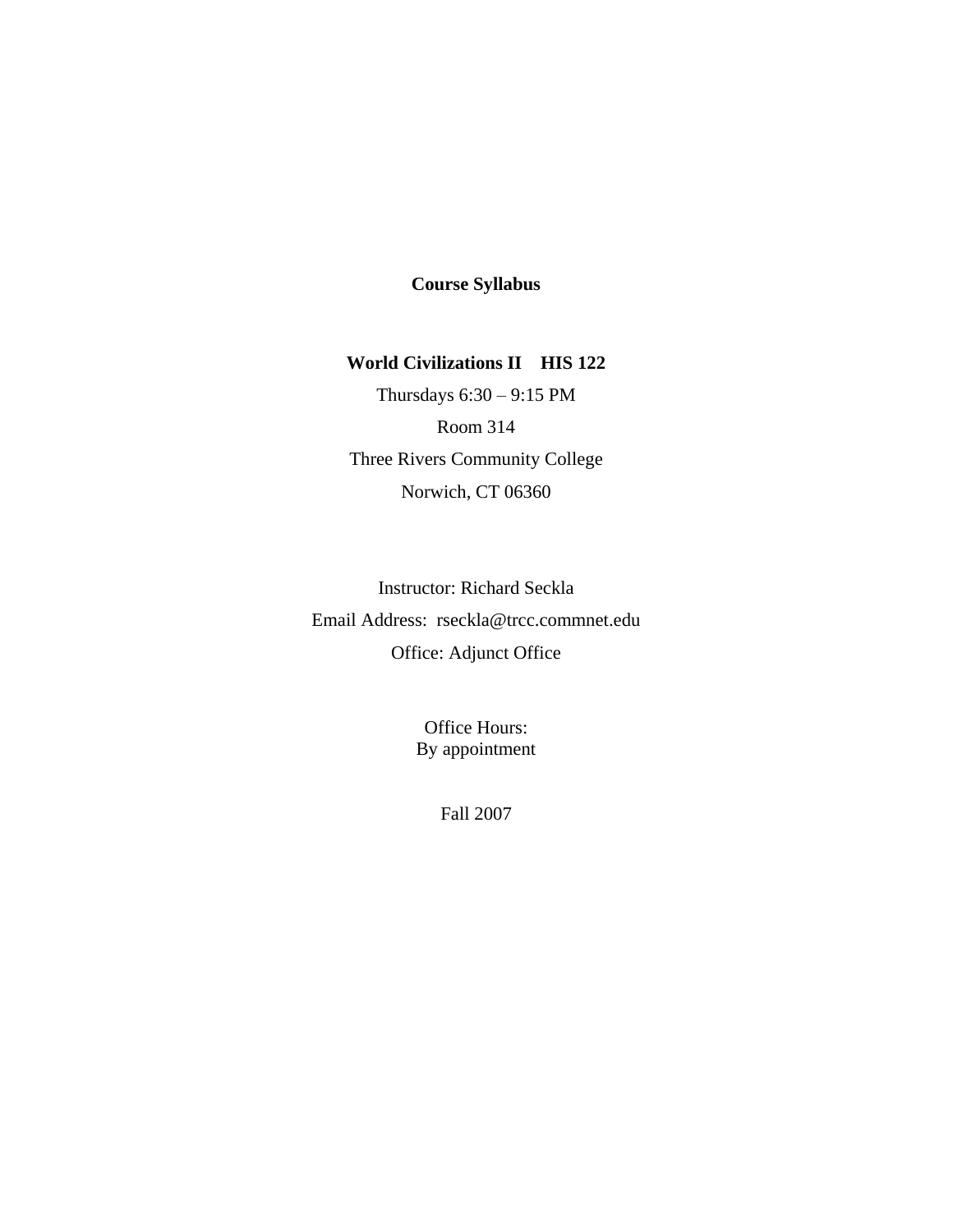#### **Course Description**:

This course is a survey of the evolution of world societies from the year 1500 to the present day, with emphasis given to the following: technological developments; major institutions; the development of intellectual currents; the formation of empires and nation states; and the overall political, social, and economic framework that existed in these societies during this period. The course will particularly focus on the issues that have an immediate relevancy on the modern world.

#### **Course Objectives:**

The overall purpose of this course is to help students gain a solid foundation in understanding the evolution of modern societies. A secondary, yet equally important, goal is the development of a methodology in order to examine evidence in order to convey information in a clear and concise manner (this is more commonly known as critical thinking). Finally, I want students to be active participants in the course and in class discussions. I encourage you to ask questions and take the initiative to delve deeper into topics. Learning is a two-way process and I can learn as much from you as you can from me; I look for students to be enthusiastically engaged with the subject matter.

#### **Required Text:**

Bentley, Jerry and Herbert Ziegler. *Traditions and Encounters: A Global Perspective on the Past, Volume II: From 1500 to the Present*. Third Edition, 2006.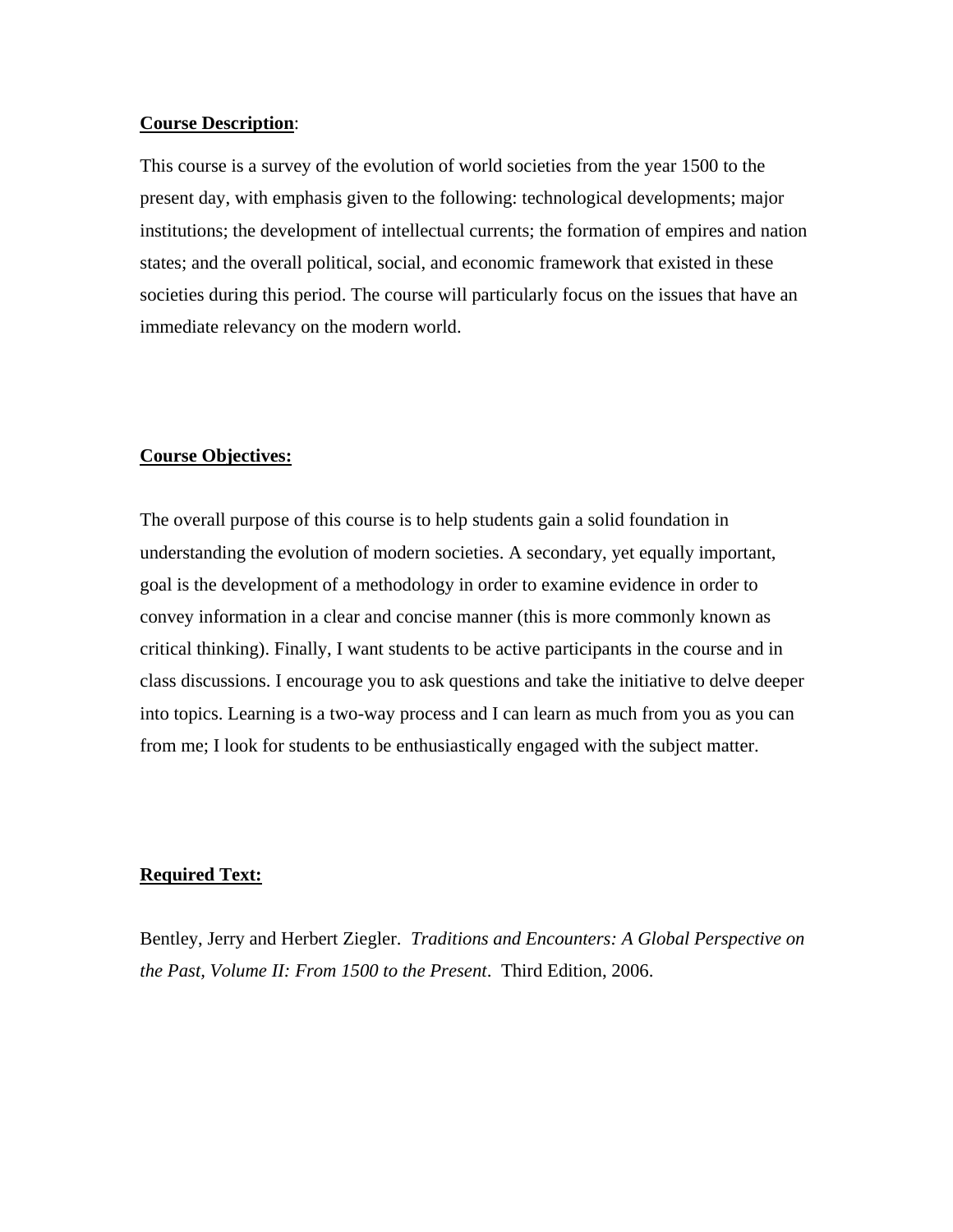# **Class Schedule:**

| <b>Week</b>  | <b>Class Content</b>                | <b>Text Reading</b> |
|--------------|-------------------------------------|---------------------|
| Week 1       | Introduction to the course          |                     |
| August 30    | European Exploration                | Chapter 23          |
|              |                                     |                     |
| Week 2       | Early Modern Europe                 | Chapter 24          |
| September 6  |                                     |                     |
| Week 3       | The Americas and Oceania            | Chapter 25          |
| September 13 | Africa and the Atlantic             | Chapter 26          |
|              | World                               |                     |
| Week 4       | Early Modern East Asia              | Chapter 27          |
| September 20 | The Islamic Empires                 | Chapter 28          |
|              | Review for Exam #1                  |                     |
|              |                                     |                     |
| Week 5       | Exam $#1$                           |                     |
| September 27 |                                     |                     |
| Week 6       | <b>Revolutions and National</b>     | Chapter 29          |
| October 4    | <b>States in the Atlantic World</b> |                     |
| Week 7       | The Industrial Revolution           | Chapter 30          |
| October 11   | <b>Paper Proposals Due</b>          |                     |
| Week 8       | Americas in the Age of              | Chapter 31          |
| October 18   | Independence                        |                     |
|              | Societies at the Crossroads         | Chapter 32          |
|              |                                     |                     |
| Week 9       | Age of Imperialism                  | Chapter 33          |
| October 25   | Review for Exam #2                  |                     |
| Week 10      | Exam $#2$                           |                     |
| November 1   |                                     |                     |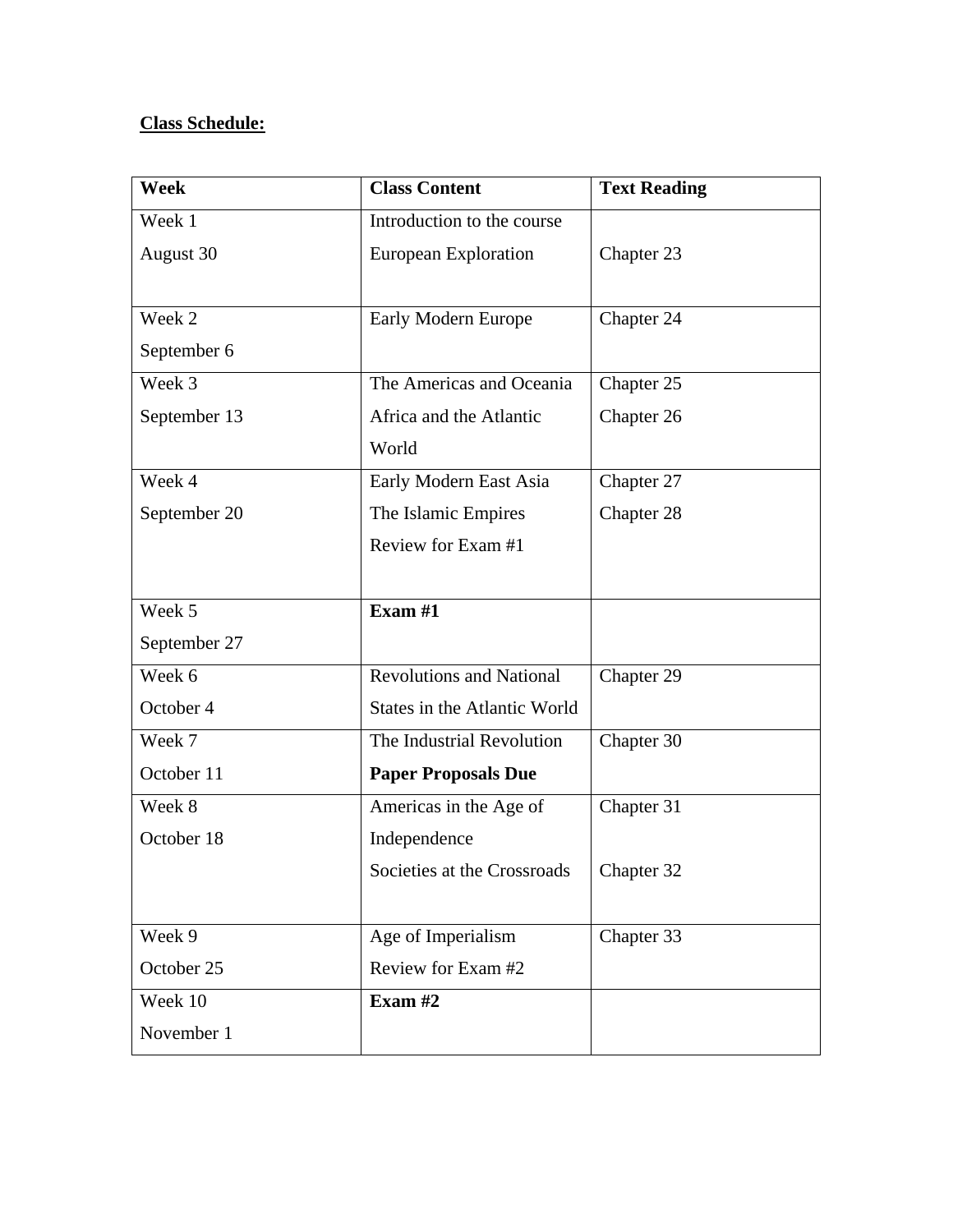| Week 11                 | World War I                    | Chapter 34 |
|-------------------------|--------------------------------|------------|
| November 8              | Age of Anxiety                 | Chapter 35 |
| Week 12                 | Nationalism in Asia, Africa,   | Chapter 36 |
| November 15             | Latin America                  |            |
|                         | World War II                   | Chapter 37 |
|                         |                                |            |
| Week 13                 |                                |            |
| Thanksgiving – No Class |                                |            |
| Week 14                 | The Bipolar World              | Chapter 38 |
| November 29             | The End of Empire              | Chapter 39 |
| Week 15                 | A World Without Borders        | Chapter 40 |
| December 6              | Review for Exam #3             |            |
|                         | <b>Research Papers or Book</b> |            |
|                         | <b>Reviews Due</b>             |            |
| Week 16                 | Exam $#3$                      |            |
| December 13             |                                |            |

# **Method of Evaluation:**

This course will focus heavily on reading, writing, and research, and the assignments will be reflective of that.

**Exams**-Roughly at the end of the three units of material, an in-class exam will be given that will test your critical thinking skills. The exams will consist of identification questions, multiple choice, matching, and essays. Each exam will be worth 20% of your grade for an overall total of 60%.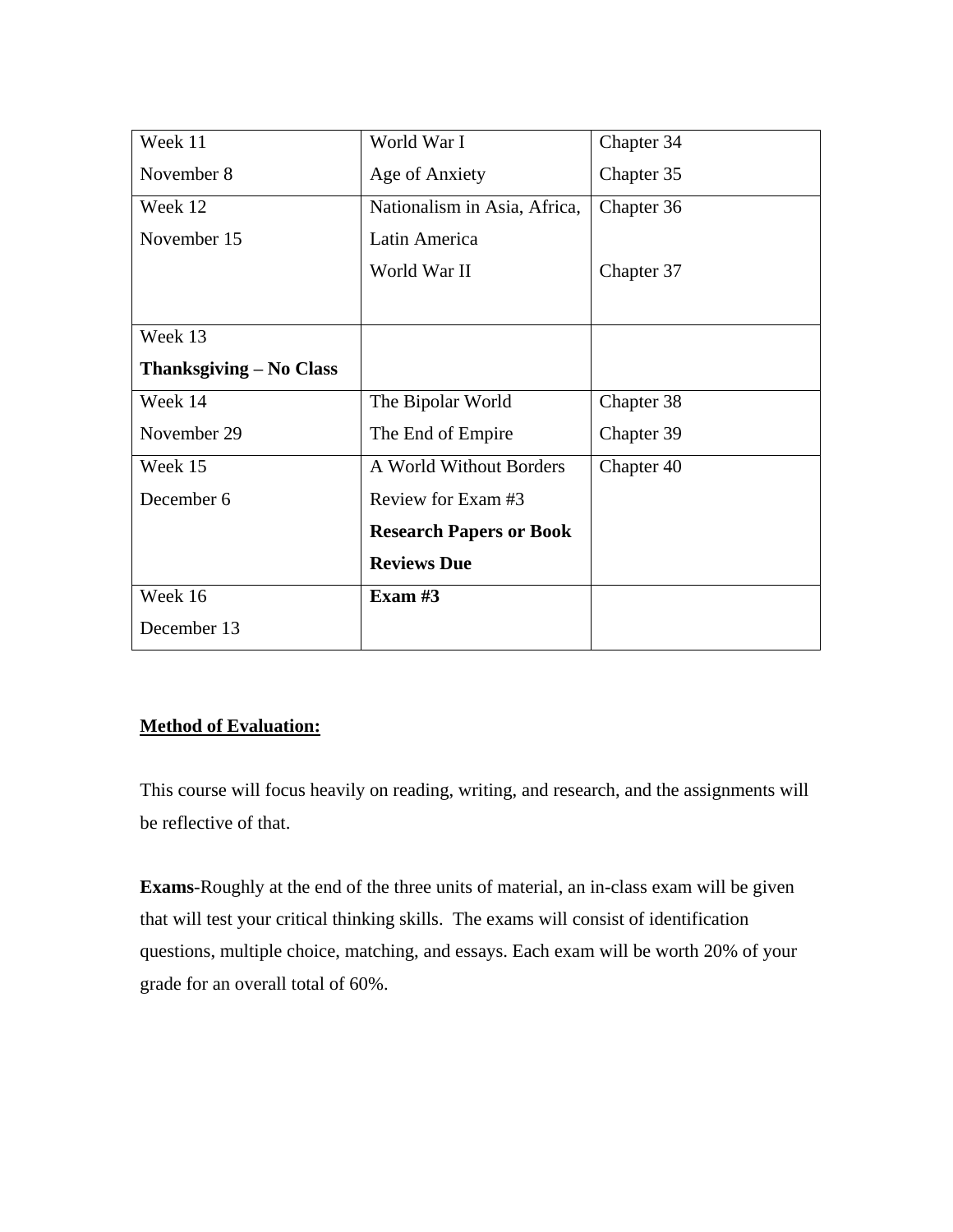**Classroom Participation and Preparation** – This consists of how much your presence in the class enriches the learning environment. Are you involved in discussions about readings and material? Do you ask questions in order to get a deeper understanding of the subject matter? This component is worth 10% of your final grade.

**Option # 1 Research Paper** – By the end of the semester, you will be required to complete a 10-12 page research paper about an important topic, person or event covered during this course. The topic of the paper will be of your choosing, however, all topics need to be approved by me first. Start thinking about this early in the semester! In order to keep you on track, I will require that a proposal with bibliography for your paper be submitted for approval no later than the  $7<sup>th</sup>$  week of class-October 11. Your bibliography should have a minimum of 6 sources. The research paper will be due on the last day of class, December 6. This component will be worth 30% of your final grade (5% for the proposal and 25% for the paper).

**Option #2 Comparative Book Review** – Pick a person of interest, within the bounds of the course (1500 to the present), and read two biographies of that person (at least 150 pages each). After reading each biography, write a critical review of the two books in which you evaluate each book and, also, compare and contrast the two books. These are to be CRITICAL book reviews, meaning that you will need to analyze each book carefully and then weigh them against each other. Among the questions you should consider are:

*Why did the author of each book choose to write a biography of this person? What was the purpose of each book? Does the author state a purpose? What are the main arguments of each book? What is the thesis? Would you characterize each biography as sympathetic to the subject or critical? Are you convinced by the arguments/thesis of each author? What are the strengths and weaknesses of each book? Can you discern a bias in the author's work?*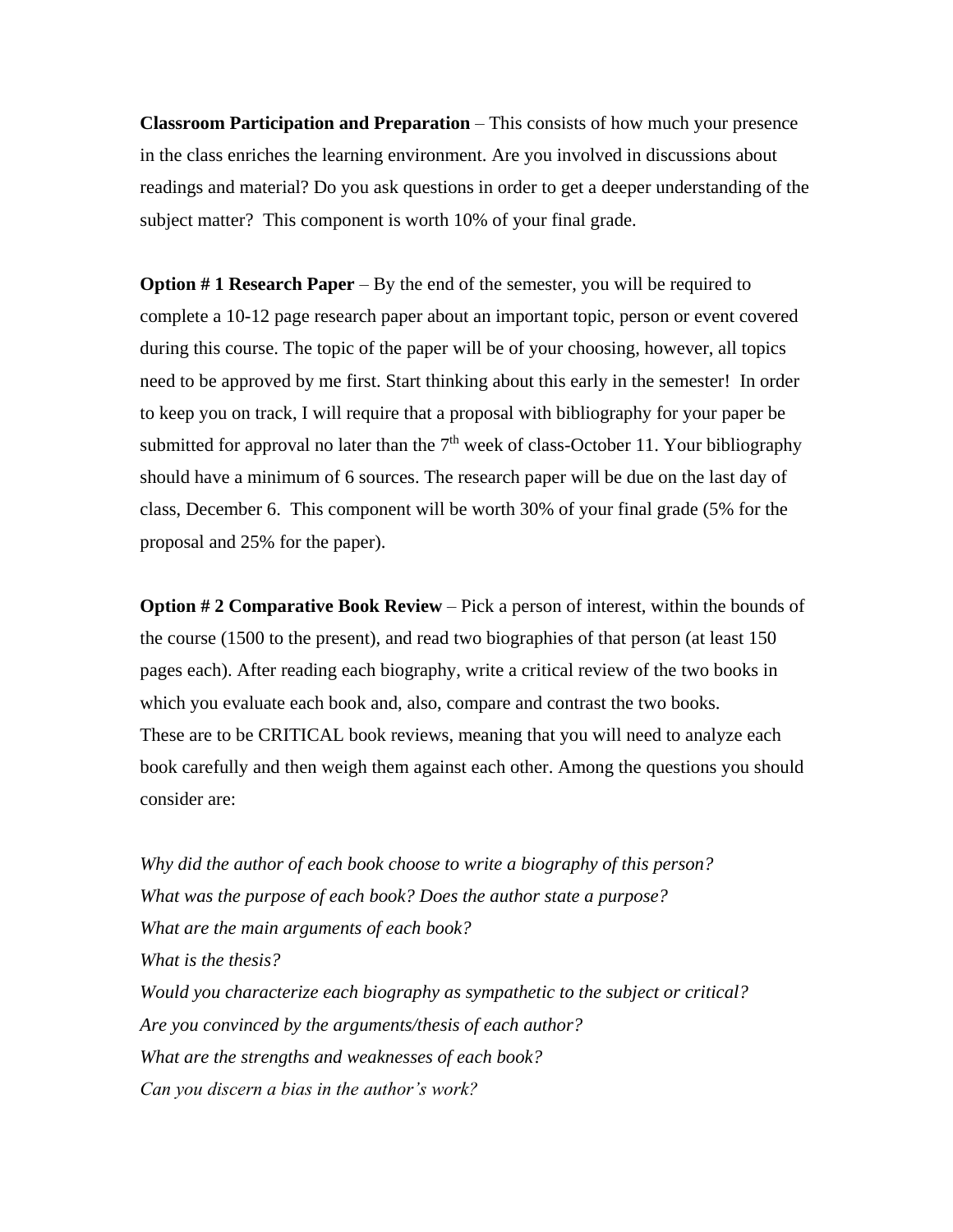*Which author does a better job of explaining the life of the subject? How do the author's arguments compare?*

*Does it seem that the authors are purposely seeking to undermine the argument of the other?*

*If one of the biographies is written many years before the other, can you identify how historical events have shaped/changed the interpretation of the subject's life as reflected in the other biography?*

These are just some of the questions to consider in your papers. The bottom line is that you are expected to engage the materials and ask why each author presents the life of the subject the way they do. All authors have an agenda. It is your job to discern it. The comparative review should be 8-10 pages. The subject for the biography will be of your choosing, however, all topics need to be approved by me first. Start thinking about this early in the program! In order to keep you on track, I will require that a proposal with bibliography (2 sources) for your paper be submitted for approval no later than the  $7<sup>th</sup>$  week of class-October 11. The book review paper will be due on the last day of class, December 6. This component will be worth 30% of your final grade (5% for the proposal and 25% for the paper).

All assigned papers must be typed and double- spaced. Use a 12- point font, preferably Times New Roman. Citations are to be in MLA format. If you have any trouble with writing, I urge you to visit the writing center in room 106 at Mohegan and TASC at the library at both campuses. They are resources that you should use. Furthermore, the following web site will help answer many, if not all of your questions on writing: [http://www.trcc.comnet.edu/Ed\\_Resources/writing\\_center/](http://www.trcc.comnet.edu/Ed_Resources/writing_center/)

A note on sources: There is, of course, a great deal of information on the internet, some good and some not. The internet is a good tool for tracking down books, publications, and articles in scholarly journals. It is NOT an acceptable source for the material in your papers. I want you to be reading books and articles written by reputable historians, not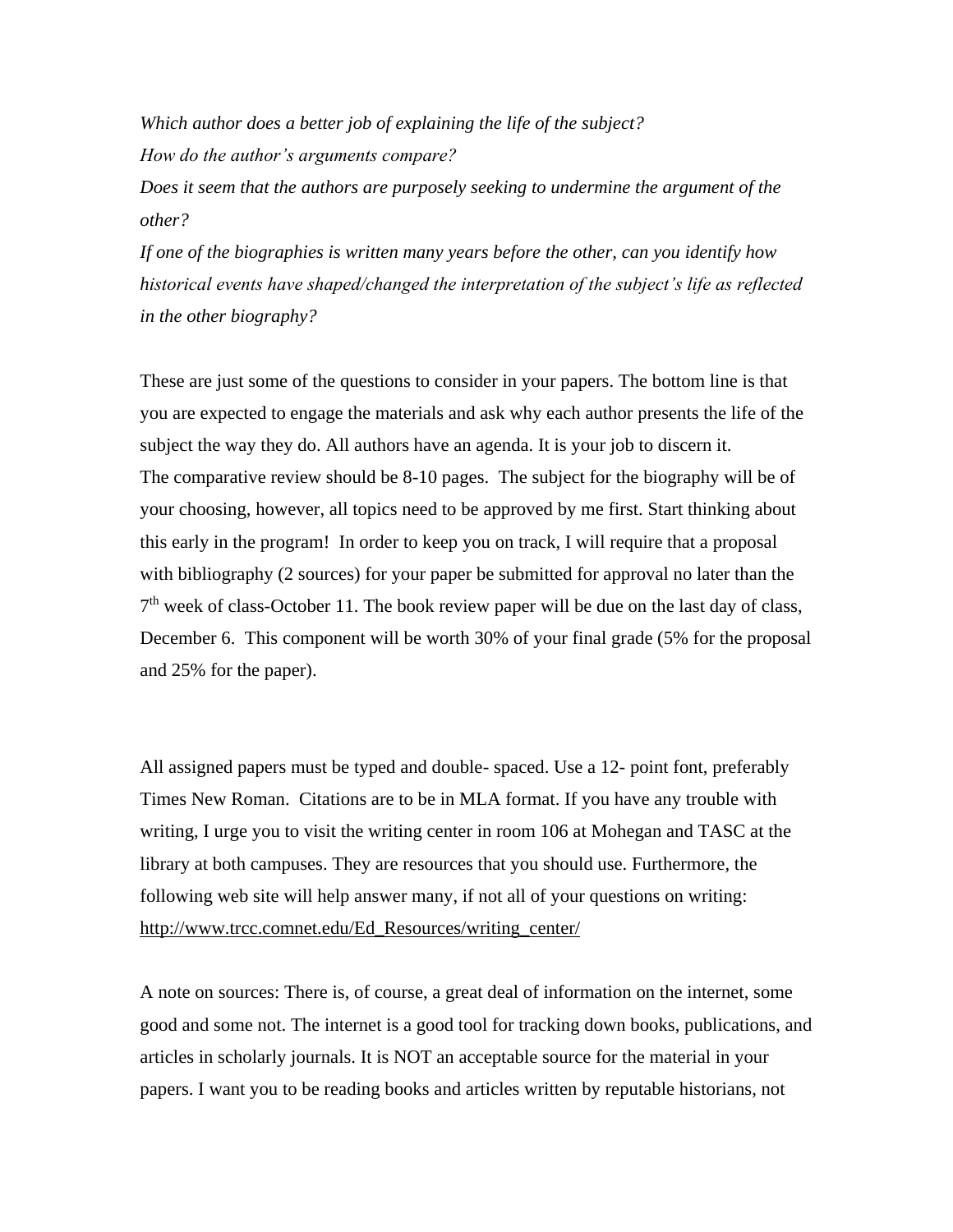something posted on a website like Wikipedia. Your bibliographies and papers are to reflect this. Do not quote from websites; do not include websites in your list of sources. I will lower the grade of your paper by a letter grade if I see a citation for a website. **Clarification**: this does not, of course, apply to academic databases located on the web

and accessible through our library. Examples would include peer-reviewed articles from academic journals such as JSTOR or EBSCO.

Use your own words and thoughts in your papers. I can get a pretty good feel for your command of the English language by reading your tests so, it is relatively easy to detect if a student has 'cut and pasted' a block of text from a website into a paper. Without citation, this is plagiarism and will result in an F for the paper and, possibly, for the course.

## **Grading System:**

| $A = 94-100$    | $C = 74-77$    |
|-----------------|----------------|
| $A = 90-93$     | $C = 70-73$    |
| $B+=88-89$      | $D+=68-69$     |
| $B = 84-87$     | $D = 64-67$    |
| $B = 80-83$     | $D = 60-63$    |
| $C_{+} = 78-79$ | $F =$ Below 60 |

## **Late Assignments/Make-Up Exams:**

If papers are not turned in on the due date, your grade will be lowered for each day in which it is not turned in. Late papers must be emailed.

A first missed exam must be made up prior to the **following class**. Since I am here on Thursdays, that means that a missed exam must be made up the following Thursday prior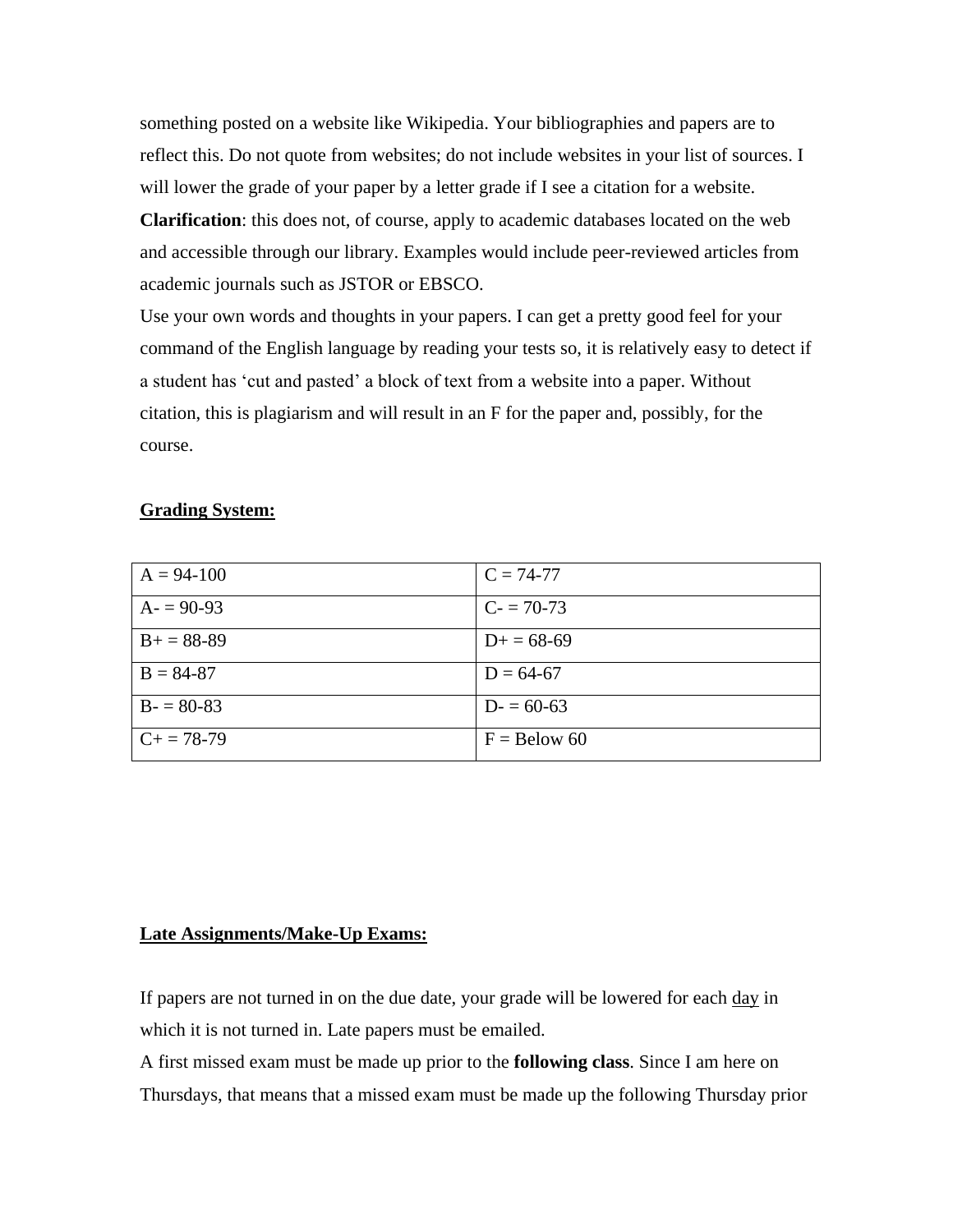to class. It is your responsibility to contact me and make arrangements. A second missed exam will be penalized severely.

#### **Attendance**:

Regular attendance is essential for success in the course and is expected. Within the College's guidelines and with permission, occasional absences for compelling reasons will be granted. I take attendance at the beginning of each class, and it goes without saying that habitual absences or lateness will negatively affect your individual contribution grade.

#### **College Withdrawal Policy:**

A student who finds it necessary to discontinue a course MUST complete a withdrawal form obtained from the Registrar's Office. Students may withdraw from class anytime during the first ten weeks of the semester without being in good standing or obtaining prior permission of the instructor. After that period, a student wishing to withdraw must obtain written authorization of the instructor to receive a "W" grade for the course. Students who fail to properly withdraw and cease coming to class, will be assigned an "F" for the course. Eligibility for refund of tuition is based upon date of withdrawal when received by the registrar. Verbal withdrawals will not be accepted.

#### **Learning Disabilities Statement:**

If you are a student with a disability and believe you will need accommodations for this class, it is your responsibility to contact the Disabilities Counseling Services at 383-5240. To avoid any delay in the receipt of accommodations, you should contact the counselor as soon as possible. Please note that I cannot provide accommodations based upon disability until I have received an accommodation letter from the Disabilities Counselor. Your cooperation is appreciated.